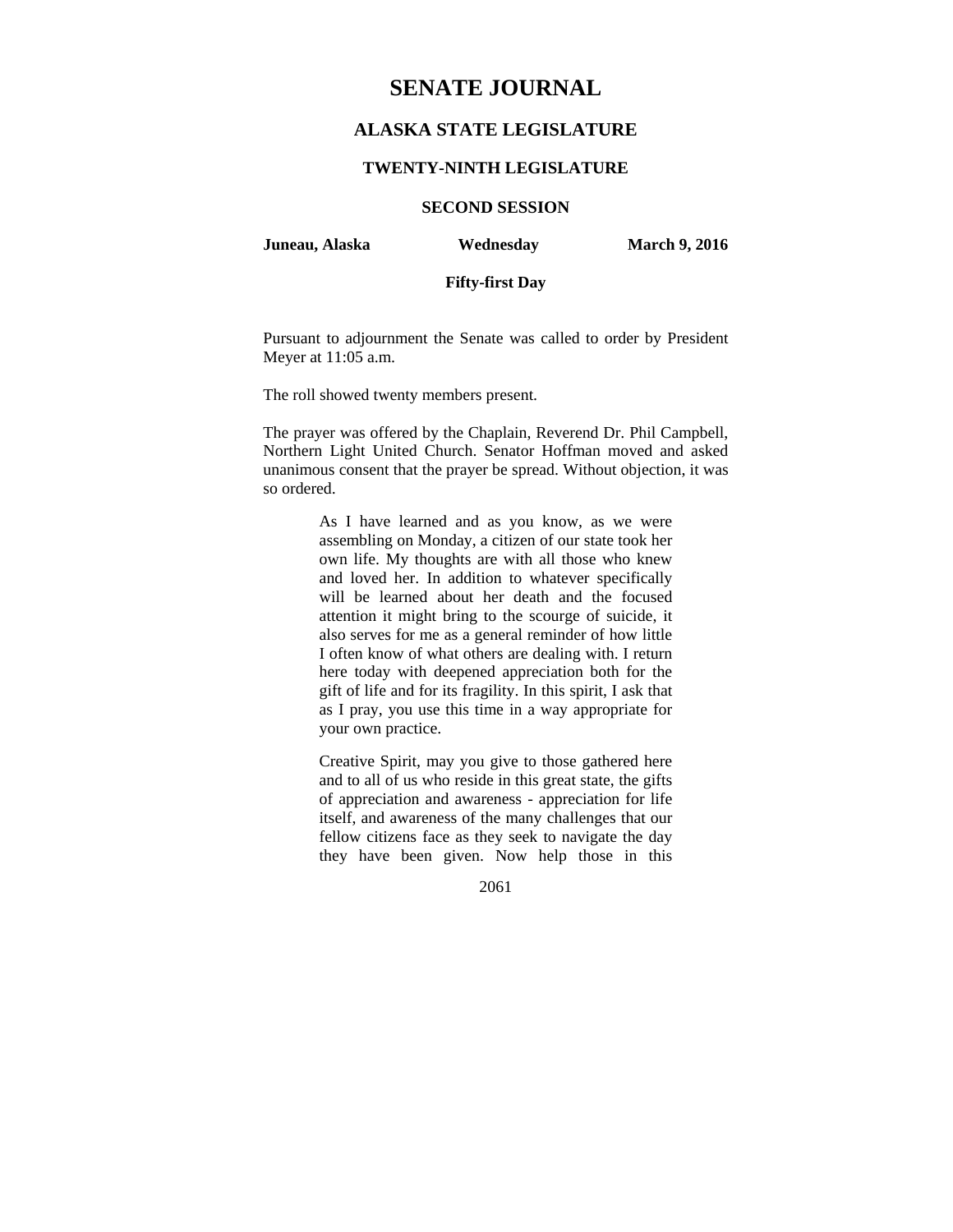chamber to be aware of each other, so that together they will make valuable use of the day they have each been given. May its use result in wise and compassionate action for the betterment of all. Amen.

Senator Stedman led the Senate in the Pledge of Allegiance.

## **Certification**

Senator Coghill moved and asked unanimous consent that the journals for the forty-ninth and fiftieth legislative days be approved as certified by the Secretary. Without objection, it was so ordered.

#### **Messages from the House**

Message dated March 7 was read stating the House passed and transmitted for consideration:

## **First Reading and Reference of House Resolutions**

# **HCR 22**

HOUSE CONCURRENT RESOLUTION NO. 22 BY THE HOUSE HEALTH AND SOCIAL SERVICES COMMITTEE,

> Suspending Rules 24(c), 35, 41(b), and 42(e), Uniform Rules of the Alaska State Legislature, concerning Senate Bill No. 23, relating to opioid overdose drugs and to immunity for prescribing, providing, or administering opioid overdose drugs.

was read the first time and held on the Secretary's desk.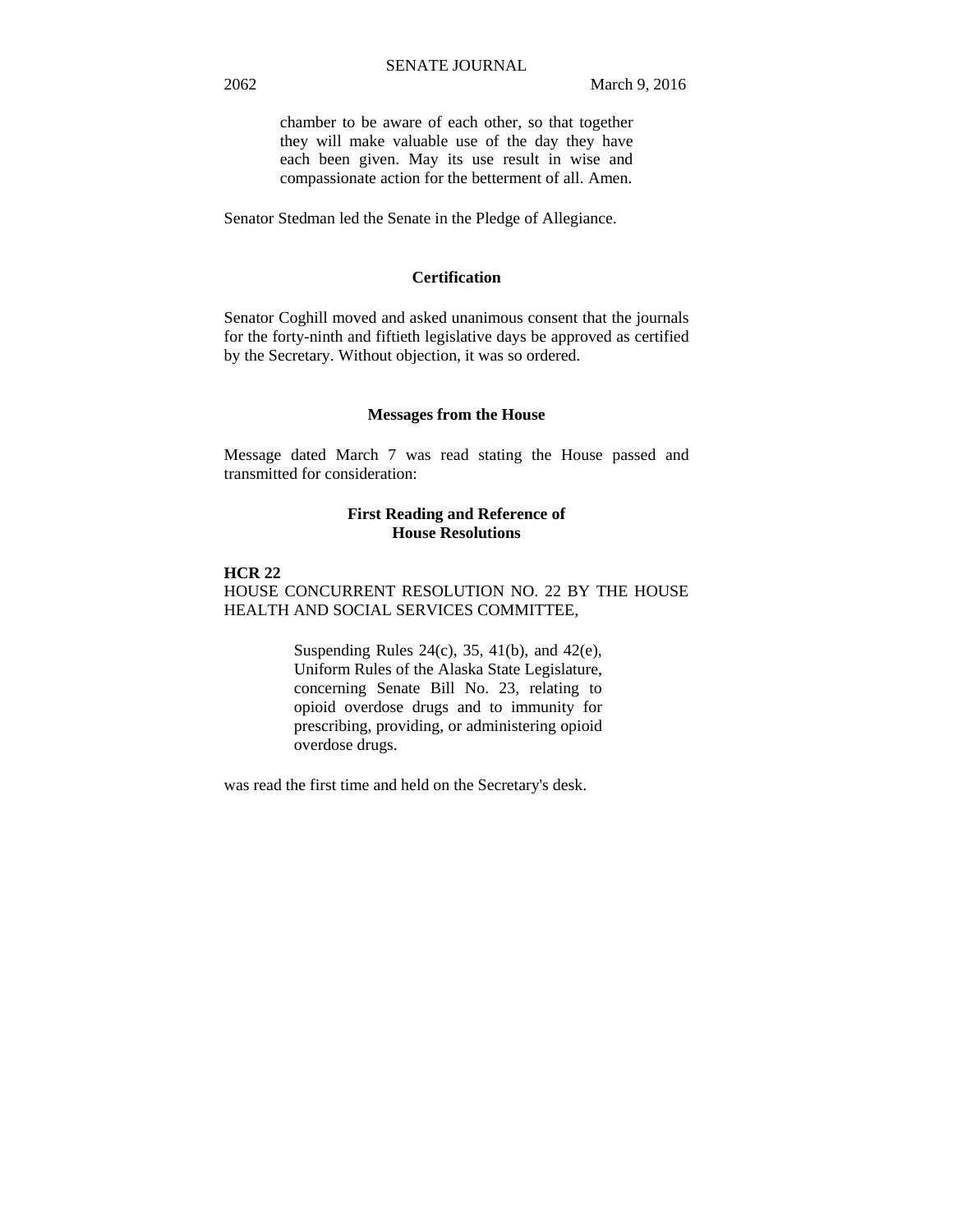## **Concur Messages**

#### **SB 23**

Message dated March 7 was read stating the House passed and returned for consideration CS FOR SENATE BILL NO. 23(JUD) "An Act relating to opioid overdose drugs and to immunity for prescribing, providing, or administering opioid overdose drugs" with the following amendment:

> HOUSE CS FOR CS FOR SENATE BILL NO. 23(JUD) "An Act relating to the practice of pharmacy; relating to the dispensing of opioid overdose drugs by a pharmacist; relating to opioid overdose drugs and to immunity for prescribing, providing, or administering opioid overdose drugs; and providing for an effective date." (Title Change HCR 22)

Senator Coghill moved that the Senate concur in the House amendment. Senator Gardner objected, then withdrew her objection.

The question being: "Shall the Senate concur in the House amendment?" The roll was taken with the following result:

HCS CSSB 23(JUD) Shall the Senate Concur in the House Amendment to CSSB 23(JUD)? Effective Date

#### **YEAS: 20 NAYS: 0 EXCUSED: 0 ABSENT: 0**

Yeas: Bishop, Coghill, Costello, Dunleavy, Egan, Ellis, Gardner, Giessel, Hoffman, Huggins, Kelly, MacKinnon, McGuire, Meyer, Micciche, Olson, Stedman, Stevens, Stoltze, Wielechowski

and so, the Senate concurred in the House amendment, thus adopting HOUSE CS FOR CS FOR SENATE BILL NO. 23(JUD) "An Act relating to the practice of pharmacy; relating to the dispensing of opioid overdose drugs by a pharmacist; relating to opioid overdose drugs and to immunity for prescribing, providing, or administering opioid overdose drugs; and providing for an effective date."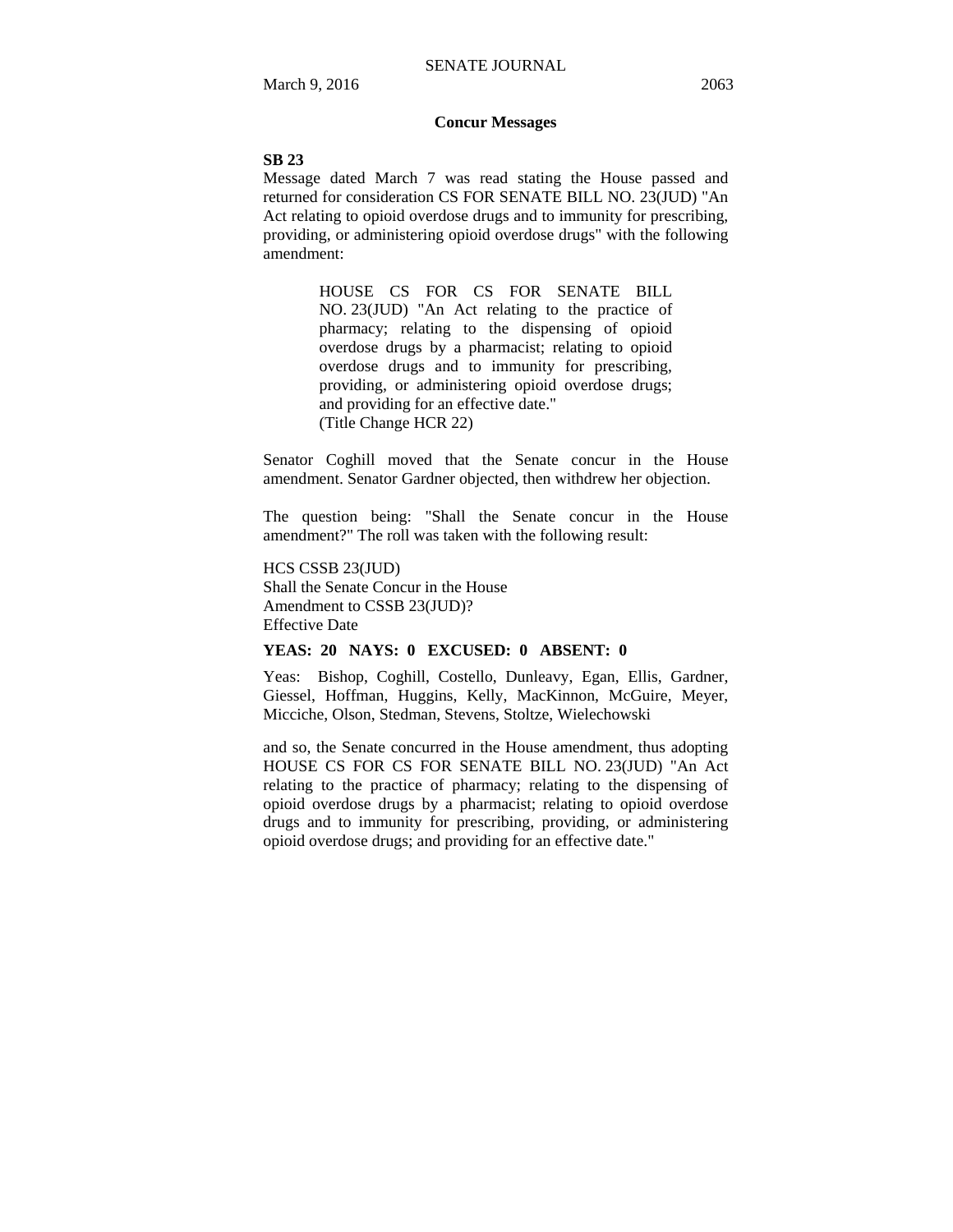Senator Coghill moved and asked unanimous consent that the vote on concurrence be considered the vote on the effective date clause. Without objection, it was so ordered.

The Secretary was requested to notify the House.

The bill was referred to the Secretary for enrollment.

#### **HCR 22**

Senator Coghill moved and asked unanimous consent to take up HOUSE CONCURRENT RESOLUTION NO. 22, which had been held on the Secretary's desk (page 2062). Without objection, the resolution was before the Senate on final passage.

The question being: "Shall HOUSE CONCURRENT RESOLUTION NO. 22 Suspending Rules 24(c), 35, 41(b), and 42(e), Uniform Rules of the Alaska State Legislature, concerning Senate Bill No. 23, relating to opioid overdose drugs and to immunity for prescribing, providing, or administering opioid overdose drugs, pass the Senate?" The roll was taken with the following result:

**HCR 22** Final Passage

#### **YEAS: 20 NAYS: 0 EXCUSED: 0 ABSENT: 0**

Yeas: Bishop, Coghill, Costello, Dunleavy, Egan, Ellis, Gardner, Giessel, Hoffman, Huggins, Kelly, MacKinnon, McGuire, Meyer, Micciche, Olson, Stedman, Stevens, Stoltze, Wielechowski

and so, HOUSE CONCURRENT RESOLUTION NO. 22 passed the Senate, was signed by the President and Secretary and returned to the House.

#### **Standing Committee Reports**

#### **SB 74**

Forthcoming fiscal information (page 2049) for the Finance Committee Substitute for SENATE BILL NO. 74 "An Act relating to permanent fund dividends; relating to a medical assistance reform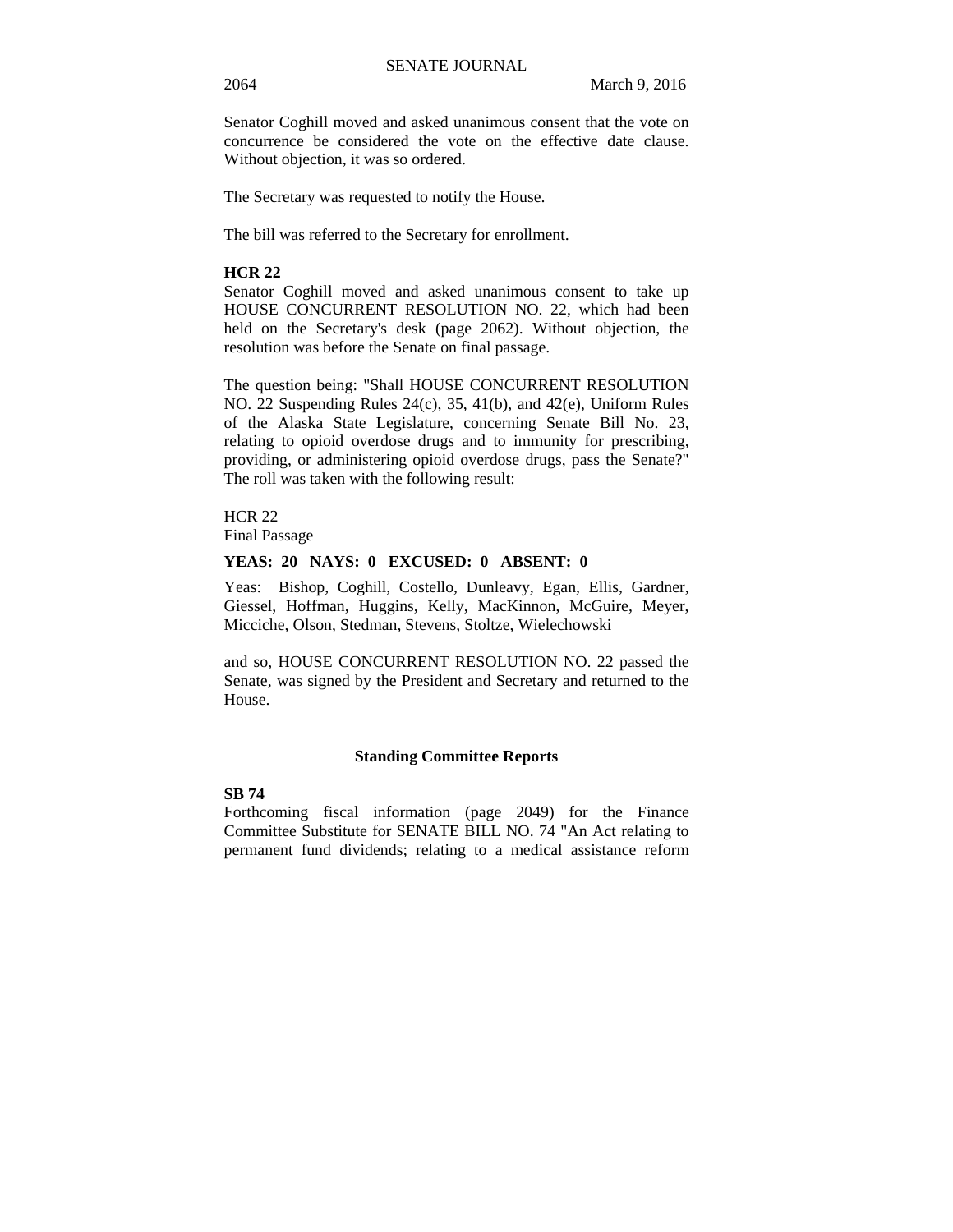March 9, 2016 2065

program; establishing a personal health savings account program for medical assistance recipients; relating to the duties of the Department of Health and Social Services; establishing medical assistance demonstration projects; and relating to a study by the Department of Health and Social Services" was published today:

Fiscal Note No. 29, Department of Administration

 Fiscal Note No. 30, Department of Commerce, Community and Economic Development

 Fiscal Note No. 31, Department of Health and Social Services Fiscal Note No. 32, Department of Health and Social Services Fiscal Note No. 33, Department of Health and Social Services Fiscal Note No. 34, Department of Health and Social Services Fiscal Note No. 35, Department of Health and Social Services Fiscal Note No. 36, Department of Health and Social Services Fiscal Note No. 37, Department of Health and Social Services Fiscal Note No. 38, Department of Health and Social Services Fiscal Note No. 39, Department of Health and Social Services Fiscal Note No. 40, Department of Health and Social Services Fiscal Note No. 41, Department of Health and Social Services Fiscal Note No. 42, Department of Health and Social Services Fiscal Note No. 43, Department of Law

Fiscal Note No. 44, Department of Health and Social Services

#### **SB 91**

The State Affairs Committee considered SPONSOR SUBSTITUTE FOR SENATE BILL NO. 91 "An Act relating to criminal law and procedure; relating to controlled substances; relating to probation; relating to sentencing; establishing a pretrial services program with pretrial services officers in the Department of Corrections; relating to permanent fund dividends; relating to electronic monitoring; relating to penalties for violations of municipal ordinances; relating to parole; relating to correctional restitution centers; relating to community work service; relating to revocation, termination, suspension, cancellation, or restoration of a driver's license; relating to the disqualification of persons convicted of certain felony drug offenses from participation in the food stamp and temporary assistance programs; relating to the duties of the commissioner of corrections; amending Rules 6, 32, 32.1, 38, 41, and 43, Alaska Rules of Criminal Procedure, and repealing Rules 41(d) and (e), Alaska Rules of Criminal Procedure; and providing for an effective date" and recommended it be replaced with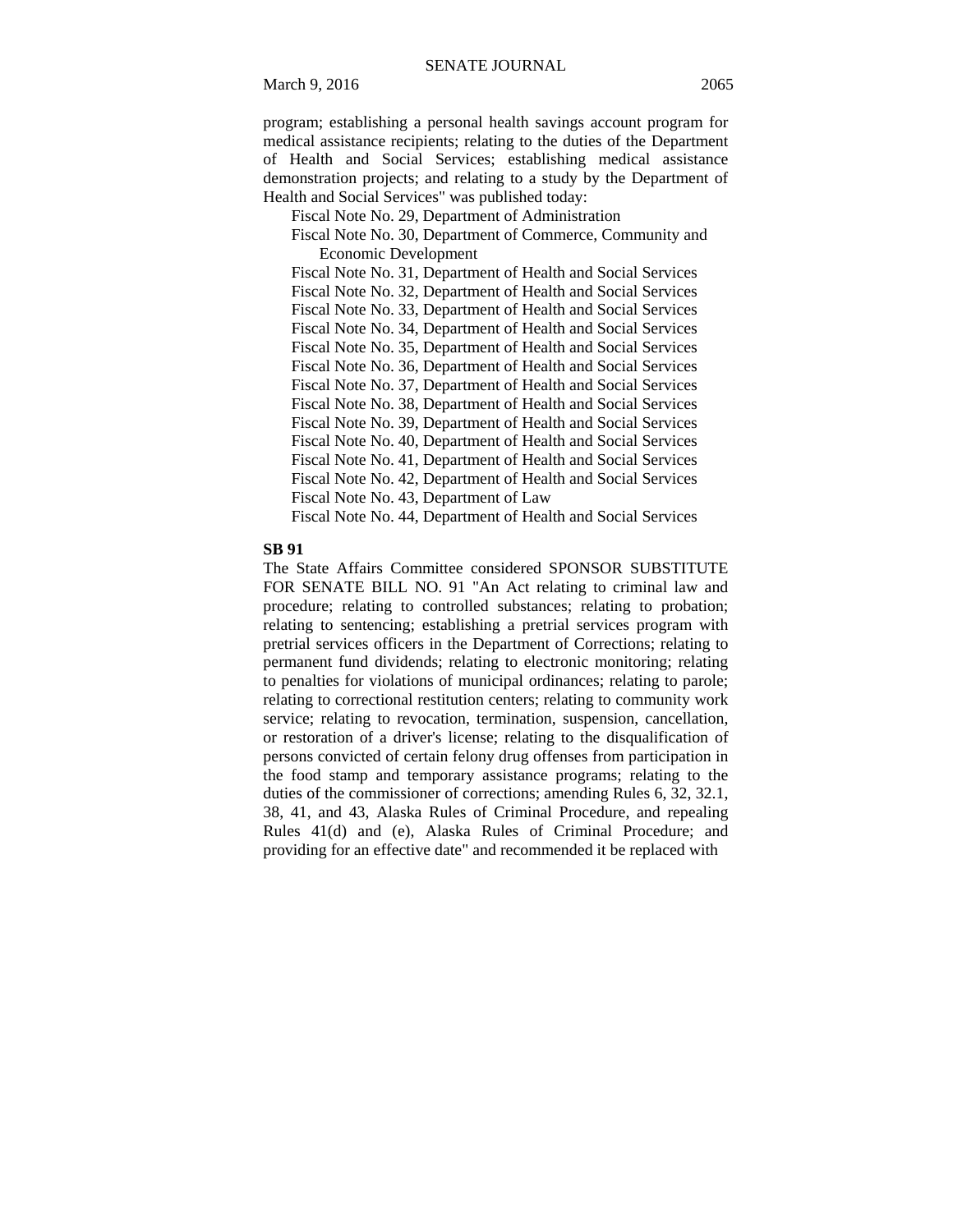# CS FOR SPONSOR SUBSTITUTE FOR SENATE BILL NO. 91(STA) "An Act relating to criminal law and procedure; relating to controlled substances; relating to probation; relating to sentencing; establishing a pretrial services program with pretrial services officers in the Department of Corrections; relating to permanent fund dividends; relating to electronic monitoring; relating to penalties for violations of municipal ordinances; relating to parole; relating to correctional restitution centers; relating to community work service; relating to revocation, termination, suspension, cancellation, or restoration of a driver's license; relating to the disqualification of persons convicted of certain felony drug offenses from participation in the food stamp and temporary assistance programs; relating to the disqualification of persons convicted of specified drug offenses from receiving public assistance; relating to the duties of the commissioner of corrections; amending Rules 6, 32, 32.1, 38, 41, and 43, Alaska Rules of Criminal Procedure, and repealing Rules 41(d) and (e), Alaska Rules of Criminal Procedure; and providing for an effective date."

Signing do not pass: Senator Stoltze, Chair. Signing do pass: Senators Coghill, McGuire. Signing no recommendation: Senator Huggins. Signing amend: Senator Wielechowski.

The following fiscal information was published today:

Fiscal Note No. 1, zero, Alaska Judiciary System

Fiscal Note No. 2, Department of Health and Social Services

Fiscal Note No. 3, Department of Health and Social Services

Fiscal Note No. 4, Department of Health and Social Services

Fiscal Note No. 5, Department of Health and Social Services

Fiscal Note No. 6, Department of Health and Social Services

Fiscal Note No. 7, Department of Health and Social Services

Fiscal Note No. 8, zero, Department of Health and Social Services

Fiscal Note No. 9, zero, Department of Administration

Fiscal Note No. 10, zero, Department of Administration

Fiscal Note No. 11, zero, Department of Administration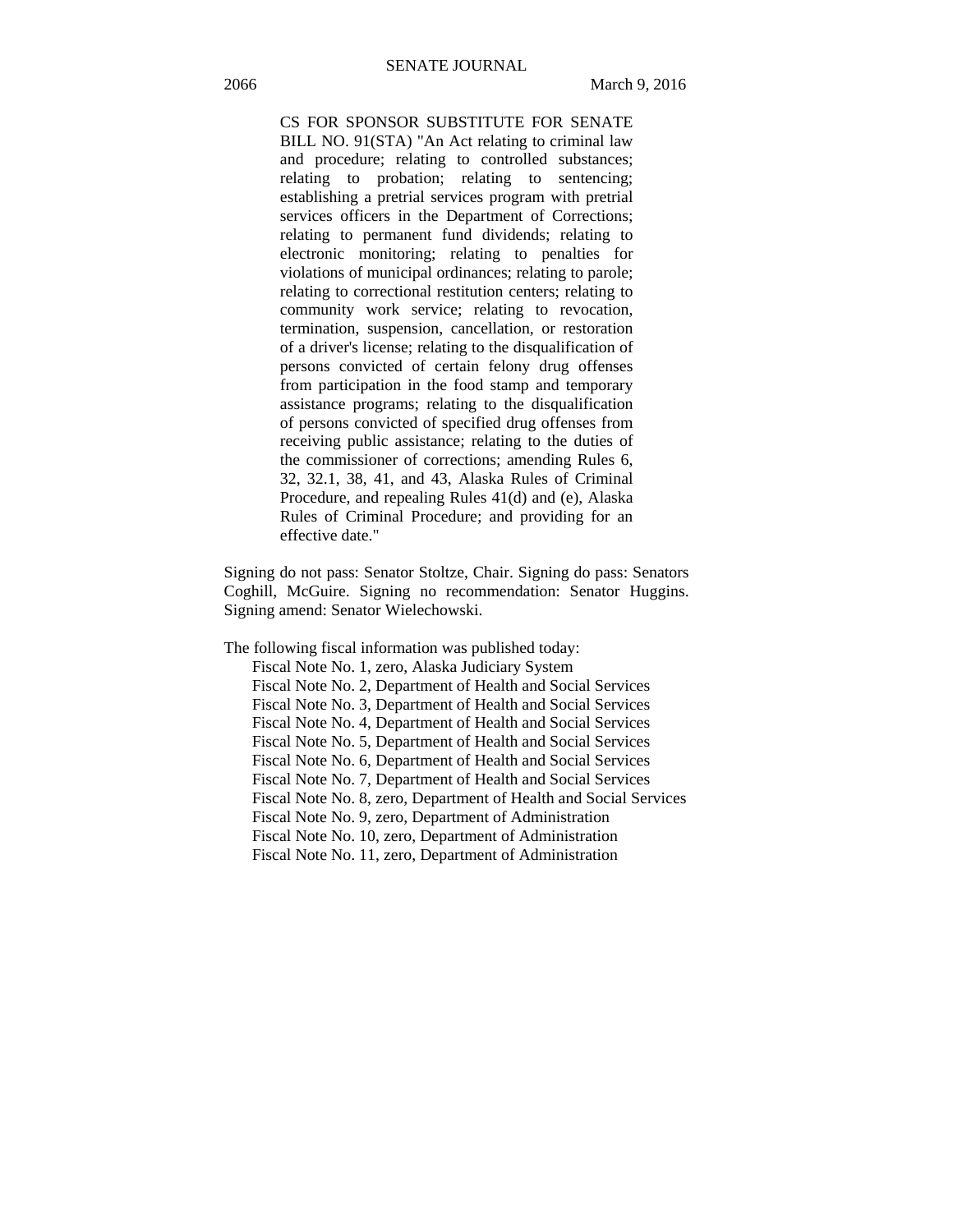Fiscal Note No. 12, Department of Corrections Fiscal Note No. 13, zero, Department of Public Safety Fiscal Note No. 14, zero, Alaska Judiciary System Fiscal Note No. 15, indeterminate, Department of Law

The bill was referred to the Judiciary Committee.

#### **SB 165**

The Labor and Commerce Committee considered SENATE BILL NO. 165 "An Act relating to the presence of minors in the licensed premises of manufacturers, wholesalers, and retailers of alcoholic beverages; relating to the Alcoholic Beverage Control Board; relating to the offense of minor consuming; relating to revocation of a driver's license for a minor consuming offense; relating to the effect of the revocation of a driver's license for a minor consuming offense on a motor vehicle liability insurance policy; and amending Rule 17, Alaska Rules of Minor Offense Procedure" and recommended it be replaced with

#### CS FOR SENATE BILL NO. 165(L&C)

Signing do pass: Senator Costello, Chair; Senators Giessel, Meyer, Stevens, Ellis.

The following fiscal information was published today:

Fiscal Note No. 1, zero, Department of Commerce, Community and Economic Development

The bill was referred to the Judiciary Committee.

#### **SB 174**

The Judiciary Committee considered SENATE BILL NO. 174 "An Act relating to the regulation of firearms and knives by the University of Alaska" and recommended the adoption of the Education Committee Substitute offered on page 1963. Signing do pass: Senator McGuire, Chair; Senator Coghill. Signing no recommendation: Senators Micciche, Wielechowski.

The following previously published fiscal information applies: Fiscal Note No. 1, University of Alaska

The bill was referred to the Finance Committee.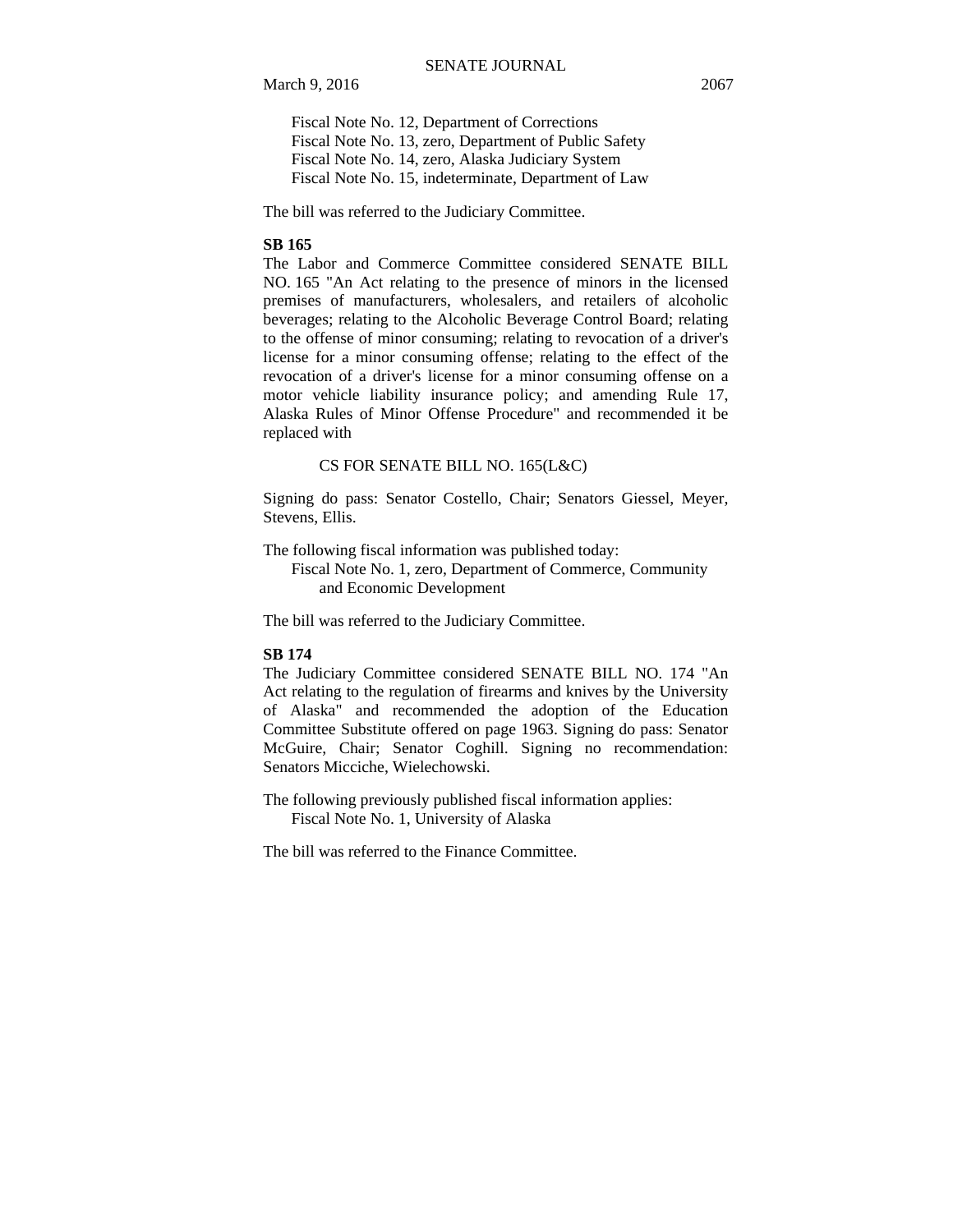#### **Consideration of the Calendar**

#### **Second Reading of Senate Bills**

#### **SB 74**

SENATE BILL NO. 74 "An Act relating to permanent fund dividends; relating to a medical assistance reform program; establishing a personal health savings account program for medical assistance recipients; relating to the duties of the Department of Health and Social Services; establishing medical assistance demonstration projects; and relating to a study by the Department of Health and Social Services" was read the second time.

Senator MacKinnon, Cochair, moved and asked unanimous consent for the adoption of the Finance Committee Substitute offered on page 2048. Senator Gardner objected, then withdrew her objection. There being no further objection, CS FOR SENATE BILL NO. 74(FIN) "An Act relating to diagnosis, treatment, and prescription of drugs without a physical examination by a physician; relating to the delivery of services by a licensed professional counselor, marriage and family therapist, psychologist, psychological associate, and social worker by audio, video, or data communications; relating to the duties of the State Medical Board; relating to limitations of actions; establishing the Alaska Medical Assistance False Claim and Reporting Act; relating to medical assistance programs administered by the Department of Health and Social Services; relating to the controlled substance prescription database; relating to the duties of the Board of Pharmacy; relating to the duties of the Department of Commerce, Community, and Economic Development; relating to accounting for program receipts; relating to public record status of records related to the Alaska Medical Assistance False Claim and Reporting Act; establishing a telemedicine business registry; relating to competitive bidding for medical assistance products and services; relating to verification of eligibility for public assistance programs administered by the Department of Health and Social Services; relating to annual audits of state medical assistance providers; relating to reporting overpayments of medical assistance payments; establishing authority to assess civil penalties for violations of medical assistance program requirements; relating to seizure and forfeiture of property for medical assistance fraud; relating to the duties of the Department of Health and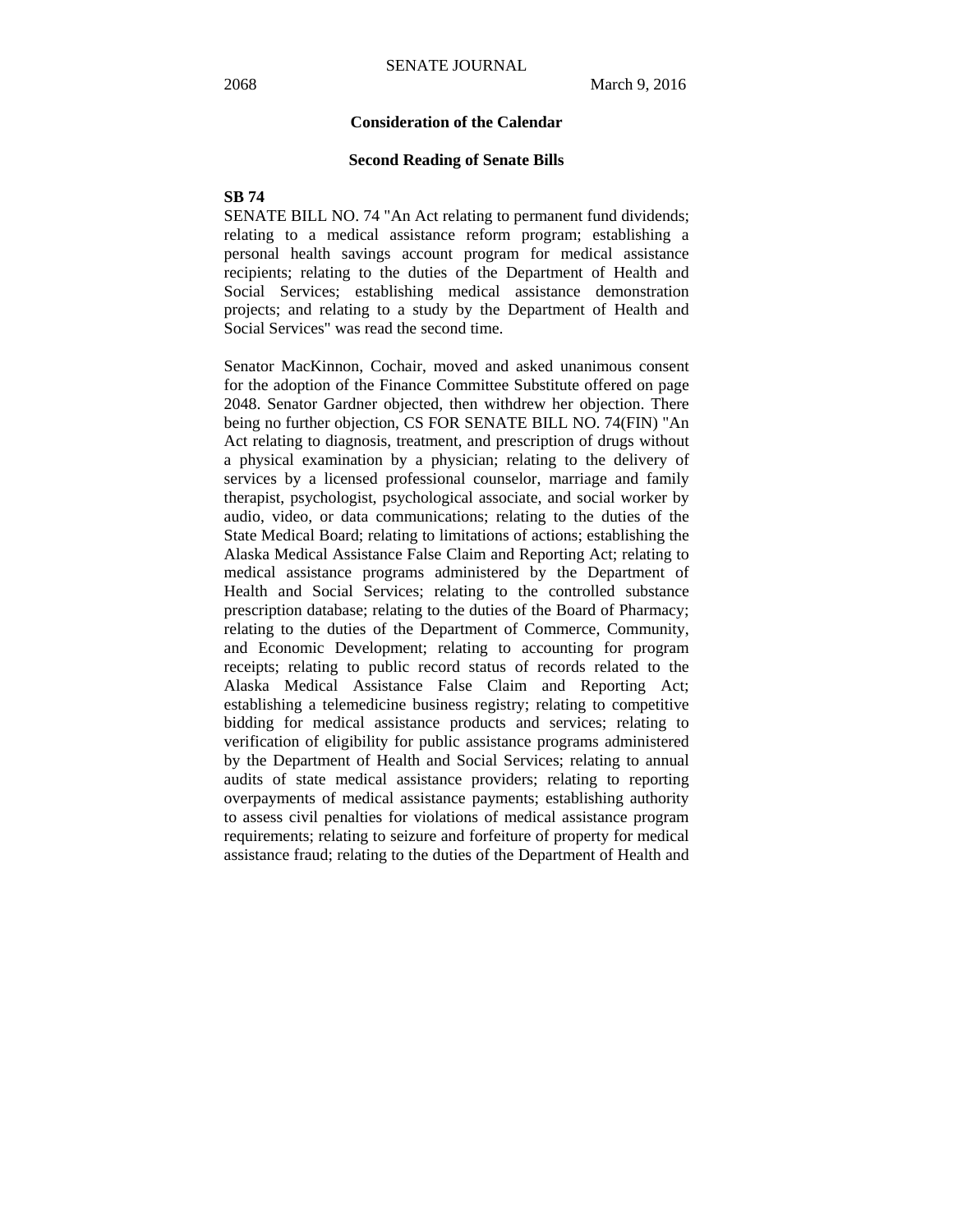March 9, 2016 2069

Social Services; establishing medical assistance demonstration projects; relating to Alaska Pioneers' Homes and Alaska Veterans' Homes; relating to the duties of the Department of Administration; relating to the Alaska Mental Health Trust Authority; relating to feasibility studies for the provision of specified state services; amending Rules 4, 5, 7, 12, 24, 26, 27, 41, 77, 79, 82, and 89, Alaska Rules of Civil Procedure, and Rule 37, Alaska Rules of Criminal Procedure; and providing for an effective date" was adopted.

President Meyer stated CS FOR SENATE BILL NO. 74(FIN) will advance to third reading on the March 11 calendar.

#### **Third Reading of Senate Bills**

#### **SB 127**

SENATE BILL NO. 127 "An Act relating to actions by insurers based on credit history or insurance score; and providing for an exception to consideration by an insurer of credit history or insurance score" was read the third time.

The question being: "Shall SENATE BILL NO. 127 "An Act relating to actions by insurers based on credit history or insurance score; and providing for an exception to consideration by an insurer of credit history or insurance score" pass the Senate?" The roll was taken with the following result:

SB 127

Third Reading - Final Passage

### **YEAS: 15 NAYS: 5 EXCUSED: 0 ABSENT: 0**

Yeas: Bishop, Coghill, Costello, Dunleavy, Egan, Giessel, Hoffman, Huggins, MacKinnon, McGuire, Meyer, Micciche, Stedman, Stevens, Stoltze

Nays: Ellis, Gardner, Kelly, Olson, Wielechowski

and so, SENATE BILL NO. 127 passed the Senate.

Senator Gardner gave notice of reconsideration.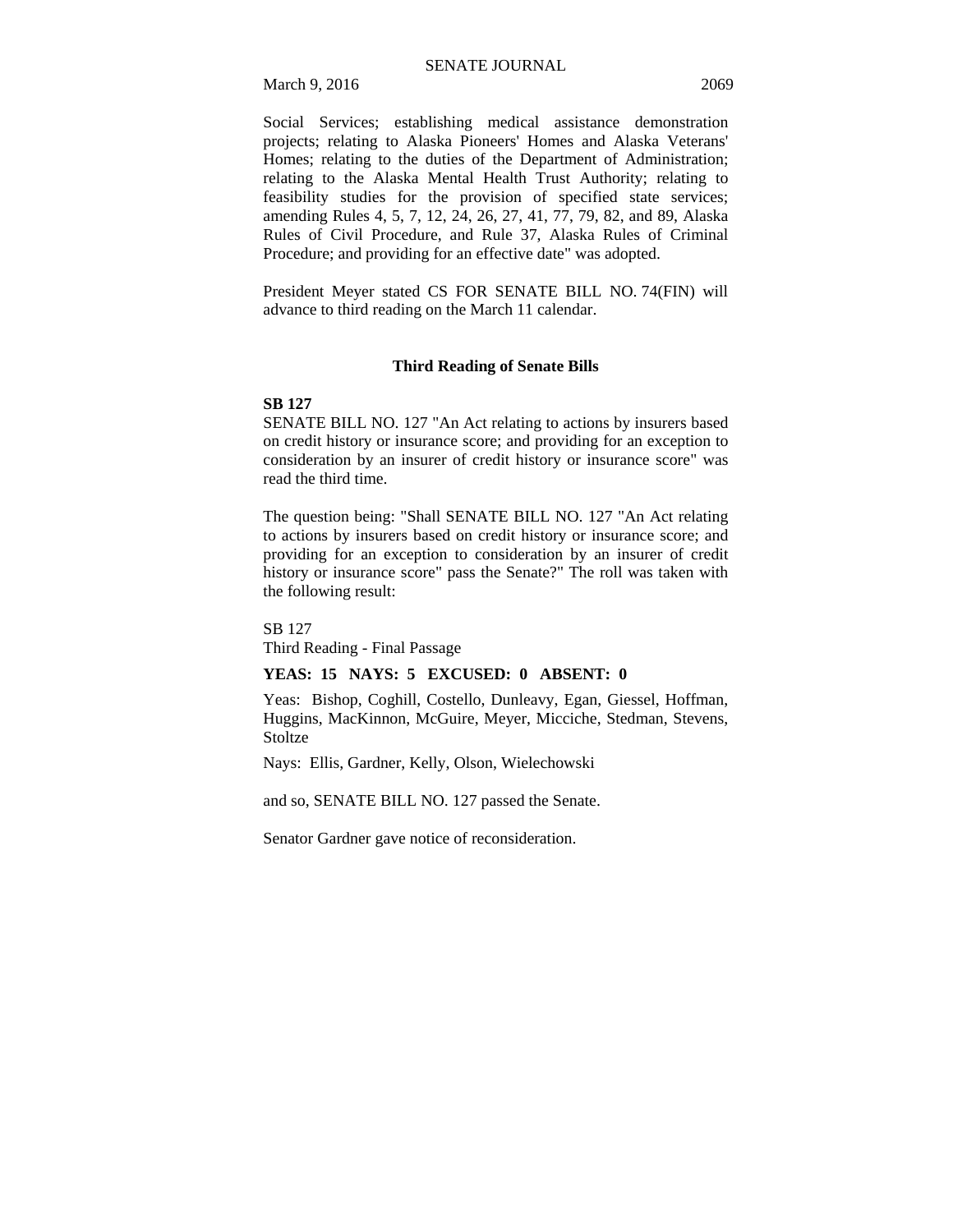#### **Citations**

Honoring - Dennis Sorenson

Senator(s) Costello, Stoltze, Meyer, Bishop, Coghill, Dunleavy, Egan, Ellis, Gardner, Giessel, Hoffman, Huggins, Kelly, MacKinnon, McGuire, Micciche, Olson, Stedman, Stevens, Wielechowski

Honoring - West High School Eagles 2016 4A Hockey State Champions

Senator(s) Costello, Stoltze, Meyer, Bishop, Coghill, Dunleavy, Egan, Ellis, Gardner, Giessel, Hoffman, Huggins, Kelly, MacKinnon, McGuire, Micciche, Olson, Stedman, Stevens, Wielechowski

Senator Coghill moved and asked unanimous consent that the citations be adopted. Without objection, the citations were adopted and referred to the Secretary for transmittal.

#### **Unfinished Business**

#### **SB 192**

Senator Olson moved and asked unanimous consent to be shown as a cosponsor on SENATE BILL NO. 192 "An Act authorizing the Alaska Industrial Development and Export Authority to issue bonds to finance the infrastructure and construction costs of the Sweetheart Lake hydroelectric project; and relating to legislative approval for a loan from the power project fund to the Lynn Canal Transmission Corporation." Without objection, it was so ordered.

#### **SB 193**

Senator Olson moved and asked unanimous consent to be shown as a cosponsor on SENATE BILL NO. 193 "An Act extending the exemption from regulation by the Regulatory Commission of Alaska for certain facilities or plants generating energy from renewable energy resources." Without objection, it was so ordered.

Senator Ellis moved and asked unanimous consent to be excused from a call of the Senate from morning plane time, March 10 through evening plane time, March 12. Without objection, Senator Ellis was excused.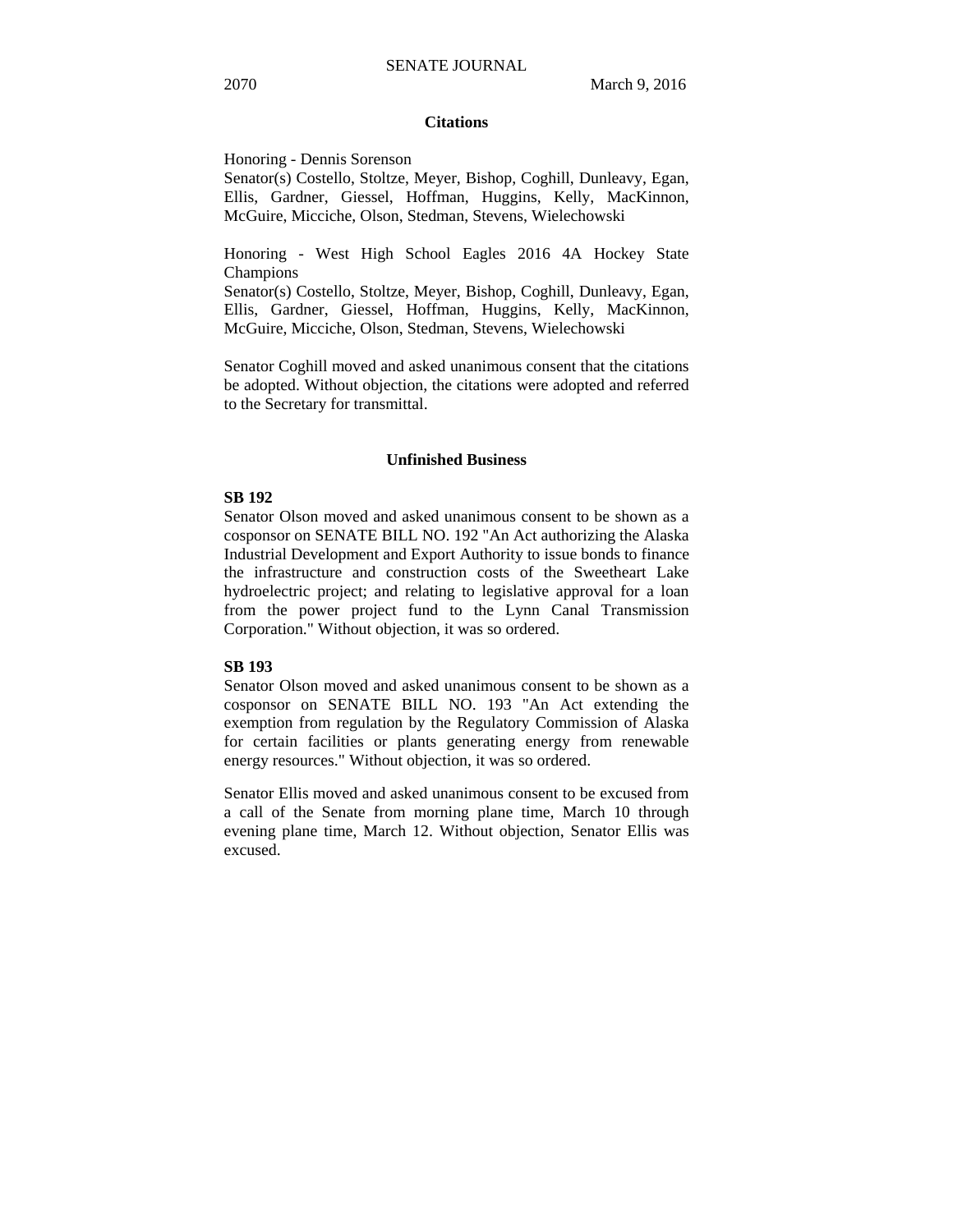#### **SB 18**

The reconsideration on SENATE BILL NO. 18 "An Act exempting a health care sharing ministry from regulation as an insurer" was not taken up this legislative day and the bill was referred to the Secretary for engrossment.

#### **Announcements**

## **SB 91**

Senator McGuire, Chair, moved and asked unanimous consent that Uniform Rule 23 be waived on SPONSOR SUBSTITUTE FOR SENATE BILL NO. 91 "An Act relating to criminal law and procedure; relating to controlled substances; relating to probation; relating to sentencing; establishing a pretrial services program with pretrial services officers in the Department of Corrections; relating to permanent fund dividends; relating to electronic monitoring; relating to penalties for violations of municipal ordinances; relating to parole; relating to correctional restitution centers; relating to community work service; relating to revocation, termination, suspension, cancellation, or restoration of a driver's license; relating to the disqualification of persons convicted of certain felony drug offenses from participation in the food stamp and temporary assistance programs; relating to the duties of the commissioner of corrections; amending Rules 6, 32, 32.1, 38, 41, and 43, Alaska Rules of Criminal Procedure, and repealing Rules 41(d) and (e), Alaska Rules of Criminal Procedure; and providing for an effective date" for a Judiciary Committee meeting on March 11. Without objection, it was so ordered.

Announcements are at the end of the journal.

#### **Engrossment**

## **SB 18**

SENATE BILL NO. 18 "An Act exempting a health care sharing ministry from regulation as an insurer" was engrossed, signed by the President and Secretary and transmitted to the House for consideration.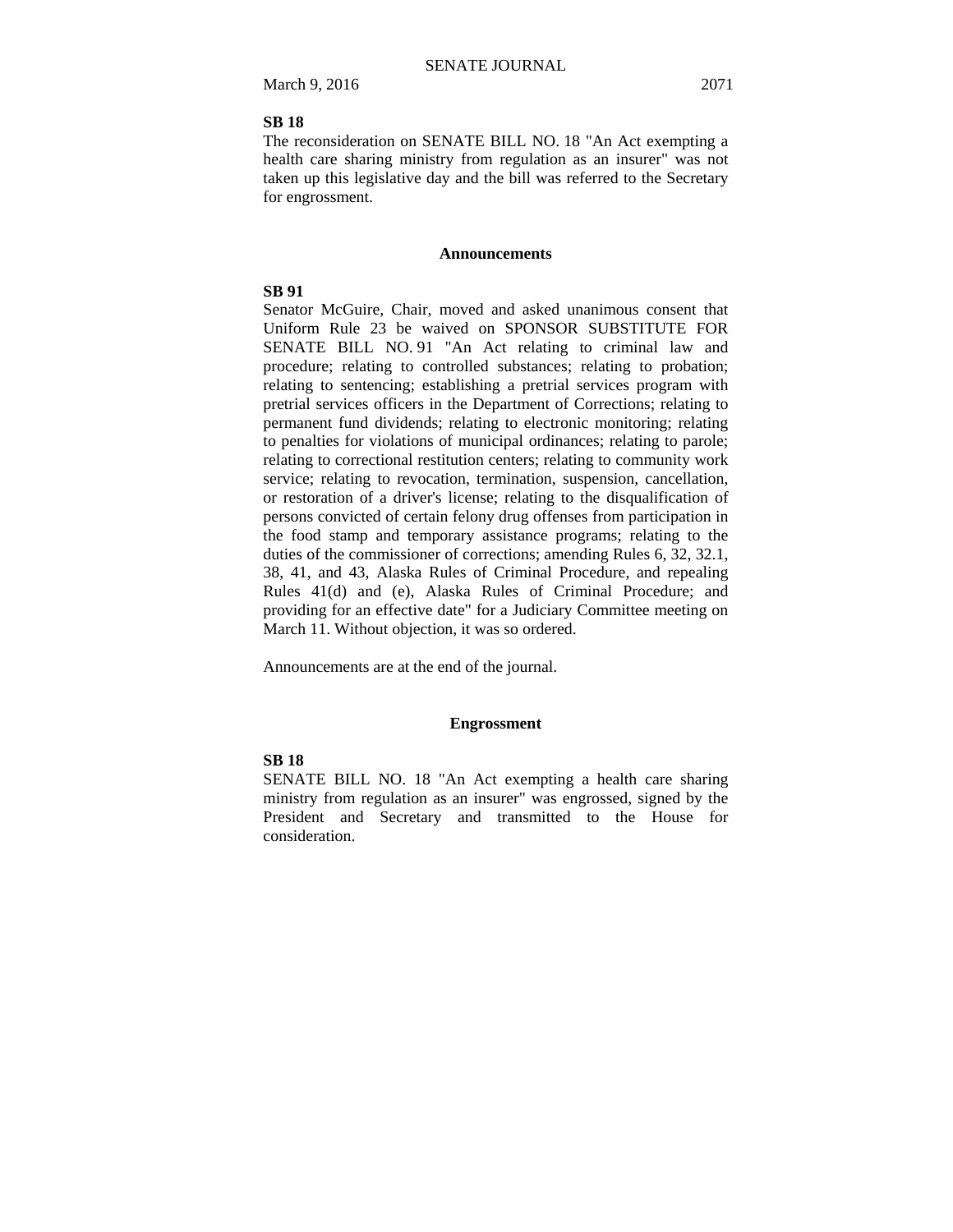# **Adjournment**

Senator Coghill moved and asked unanimous consent that the Senate stand in adjournment until 10:00 a.m., March 11, 2016. Without objection, the Senate adjourned at 12:18 p.m.

> Liz Clark Secretary of the Senate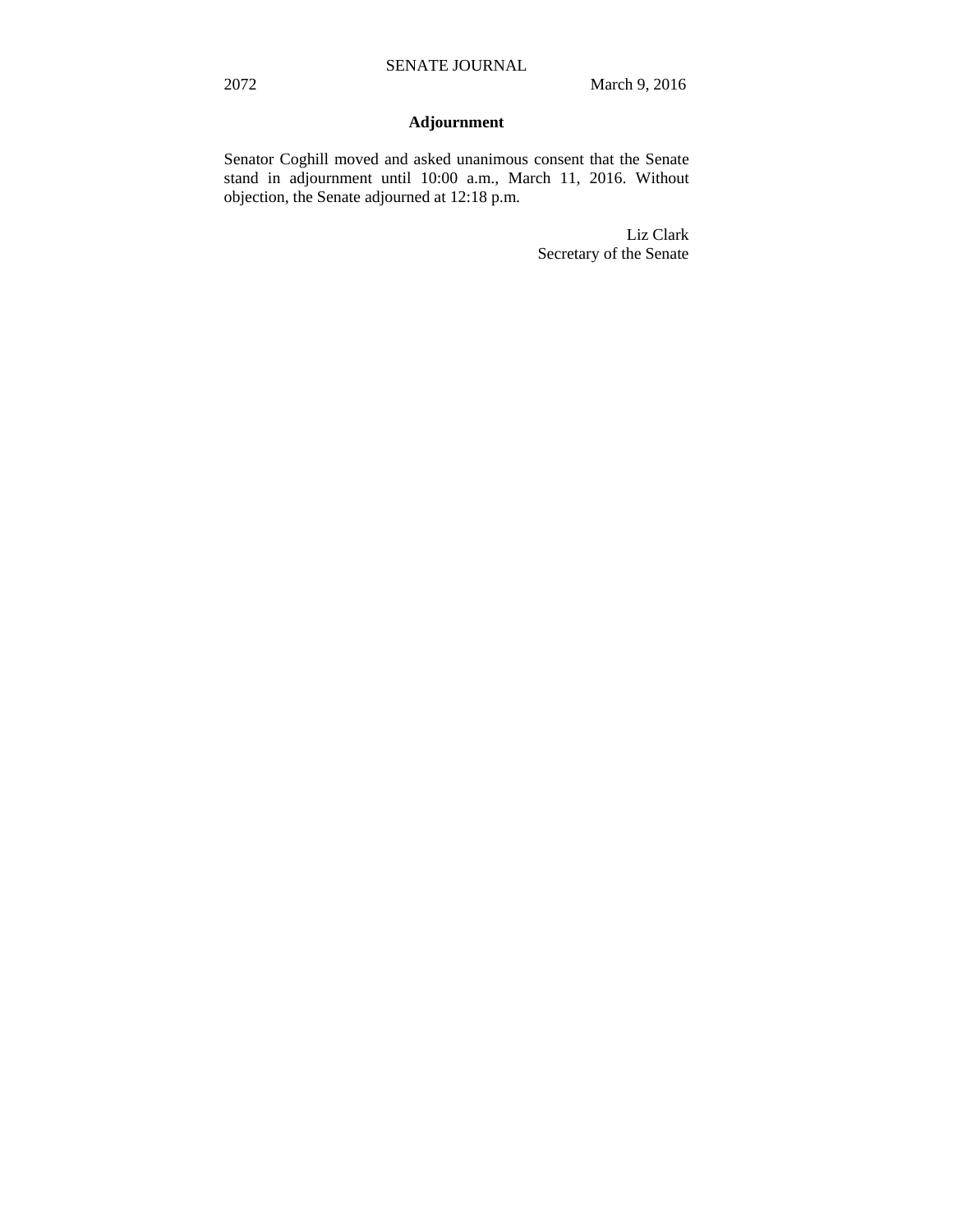#### **Announcements**

Americans with Disabilities Act Notice - Persons with disabilities who require special accommodation or alternative communication formats to access committee meetings may contact the appropriate committee office or the Legislative Information Office in their community. Reasonable advance notice is needed to accommodate the request. For further information, call the ADA Coordinator at 465-3854 Voice/465-4980 TDD.

#### **STANDING COMMITTEES**

 $\pm$  indicates teleconference

= indicates bill previously heard/scheduled

# **COMMUNITY & REGIONAL AFFAIRS**

| Mar 10 | <b>Thursday</b>      | Beltz 105 (tsbldg) | 3:30 PM |
|--------|----------------------|--------------------|---------|
|        | No Meeting Scheduled |                    |         |
|        |                      |                    |         |

### **EDUCATION**

| <b>Mar 10</b> | <b>Thursday</b>                                     | <b>Butrovich 205</b> | $3:30$ PM |
|---------------|-----------------------------------------------------|----------------------|-----------|
|               | Bills Previously Heard/Scheduled:                   |                      |           |
|               | $+=$ HB 76 GOV COUNCIL ON DISABILITIES/SPECIAL ED   |                      |           |
|               | -- Public Testimony --                              |                      |           |
|               | $+=$ SB 190 EXEMPTION FROM POST-SECONDARY ED REGS   |                      |           |
|               | -- Public Testimony --                              |                      |           |
|               | += SB 191 LIMIT ABORTION SERV. PROVIDERS IN SCHOOLS |                      |           |
|               | -- Public Testimony --                              |                      |           |
|               |                                                     |                      |           |

### **FINANCE**

| <b>Mar 09</b> | Wednesday                                                        | <b>Senate Finance 532</b>                      | 9:00 AM |
|---------------|------------------------------------------------------------------|------------------------------------------------|---------|
|               |                                                                  | += SB 139 APPROP: OPERATING BUDGET/LOANS/FUNDS |         |
|               | -- Public Testimony <limited 2="" minutes="" to=""> --</limited> |                                                |         |
|               | += SB 140 APPROP: MENTAL HEALTH BUDGET                           |                                                |         |
|               | -- Public Testimony <limited 2="" minutes="" to="">--</limited>  |                                                |         |
|               | <b>Bills Previously Heard/Scheduled</b>                          |                                                |         |
|               | Statewide Public Testimony: Please Arrive                        |                                                |         |
|               | 15 Minutes Prior to End of Allotted Time Period                  |                                                |         |
|               | or Testimony Will Close Early.                                   |                                                |         |
|               | (meeting continued on the next page)                             |                                                |         |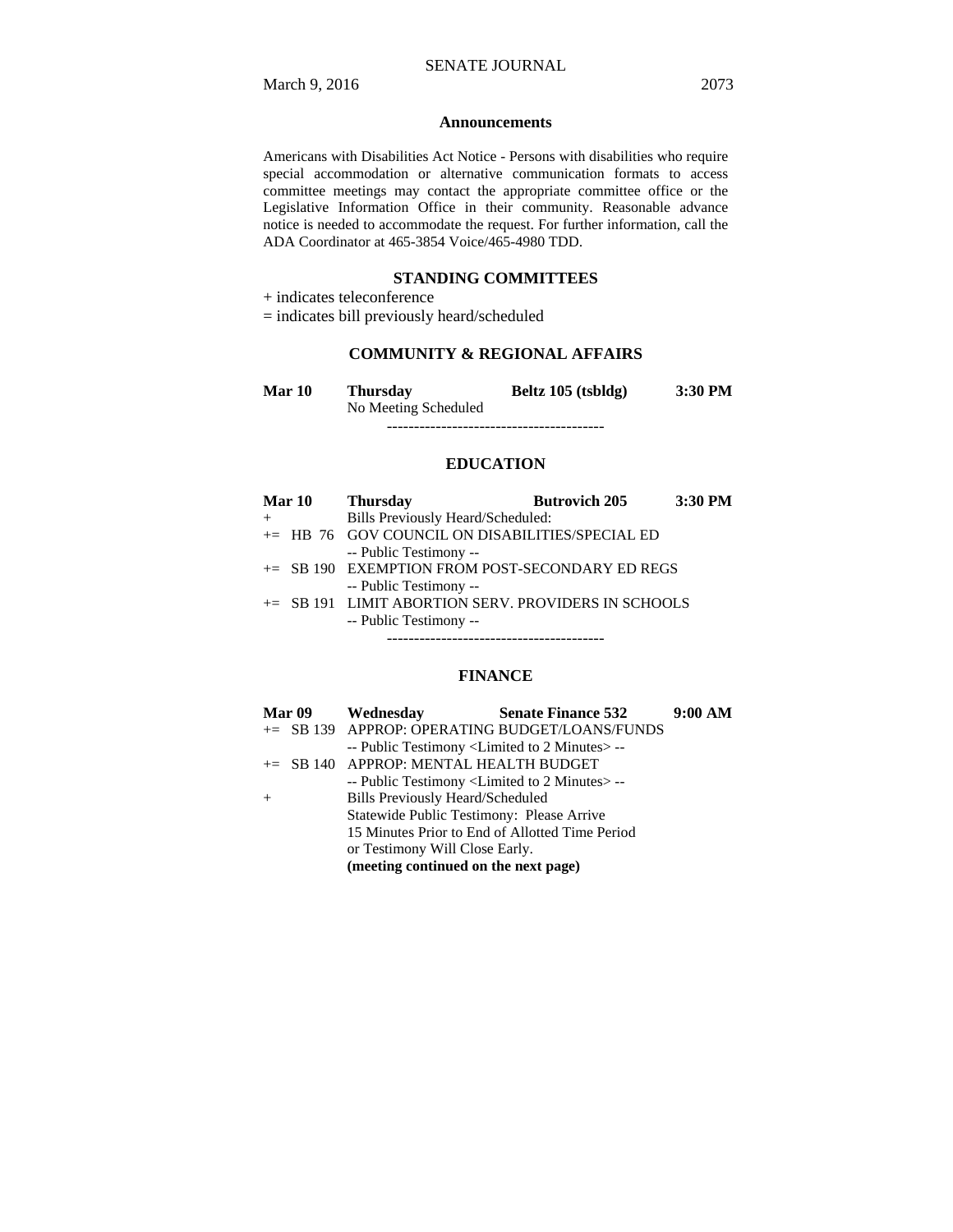# **FINANCE (continued)**

| (meeting continued from the previous page)       |
|--------------------------------------------------|
| Please Select a Spokesperson to Testify if You   |
| Are a Member of a Group with the Same Message.   |
| If You are Unable to Access Your Local LIO.      |
| Written Testimony May be Submitted to the Senate |
| Finance Committee via Email:                     |
| Finance.committee@akleg.gov                      |
| $9:00 - 10:45$ Anchorage                         |
| 1:00 - 1:45 Glennallen, Seward, Homer            |
| 3:00 - 4:30 Fairbanks, Mat-Su                    |
| 4:45 - 5:45 Kenai, Kodiak, Dillingham            |

|     | Mar 10     | <b>Thursday</b>                          | <b>Senate Finance 532</b>                      | 9:00 AM |
|-----|------------|------------------------------------------|------------------------------------------------|---------|
|     |            |                                          | += SB 139 APPROP: OPERATING BUDGET/LOANS/FUNDS |         |
|     |            | $+=$ SB 140 APPROP: MENTAL HEALTH BUDGET |                                                |         |
| $+$ |            |                                          | HB 256 APPROP: OPERATING BUDGET/LOANS/FUNDS    |         |
|     |            | $\le$ Pending Referral $>$               |                                                |         |
|     |            | HB 257 APPROP: MENTAL HEALTH BUDGET      |                                                |         |
|     |            | $\le$ Pending Referral $>$               |                                                |         |
| $+$ |            | <b>Bills Previously Heard/Scheduled</b>  |                                                |         |
|     |            |                                          |                                                |         |
|     | Mar 11     | Fridav                                   | <b>Senate Finance 532</b>                      | 9:00 AM |
|     | $-$ CD 120 |                                          | A DDDOD, ODED A TING DHDCET A OA NG ÆHNDS      |         |

|  | += SB 139 APPROP: OPERATING BUDGET/LOANS/FUNDS |
|--|------------------------------------------------|
|  | $+=$ SB 140 APPROP: MENTAL HEALTH BUDGET       |
|  | += HB 256 APPROP: OPERATING BUDGET/LOANS/FUNDS |
|  | $\le$ Pending Referral $>$                     |
|  | $+=$ HB 257 APPROP: MENTAL HEALTH BUDGET       |
|  | $\le$ Pending Referral $>$                     |
|  | <b>Bills Previously Heard/Scheduled</b>        |
|  |                                                |

----------------------------------------

# **HEALTH & SOCIAL SERVICES**

| <b>Mar 09</b> | Wednesday<br>No Meeting Scheduled | <b>Butrovich 205</b> | 1:30 PM |
|---------------|-----------------------------------|----------------------|---------|
| Mar 11        | Friday<br>No Meeting Scheduled    | <b>Butrovich 205</b> | 1:30 PM |

----------------------------------------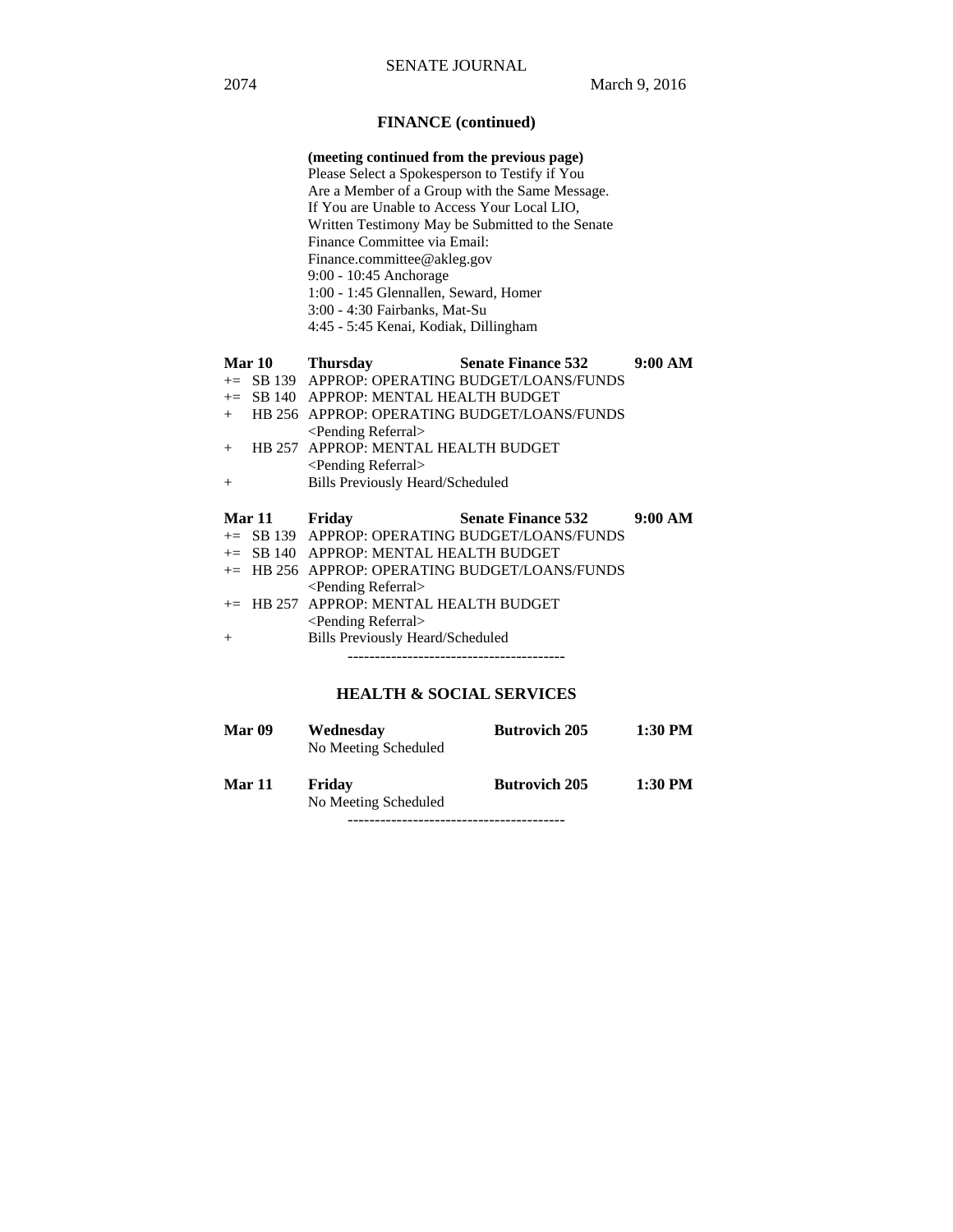# SENATE JOURNAL

March 9, 2016 2075

# **JUDICIARY**

| Mar 09           | Wednesday                                            | Beltz 105 (tsbldg)                                   | $1:30$ PM |
|------------------|------------------------------------------------------|------------------------------------------------------|-----------|
| SB 182<br>$^{+}$ | DNA TESTING EXEMPTION FOR GENEALOGY                  |                                                      |           |
| SB 91<br>$+$     | <b>OMNIBUS CRIM LAW &amp; PROCEDURE; CORRECTIONS</b> |                                                      |           |
| $+$              | <b>Bills Previously Heard/Scheduled</b>              |                                                      |           |
|                  | -- Public Testimony --                               |                                                      |           |
|                  |                                                      |                                                      |           |
| <b>Mar 11</b>    | Friday                                               | Beltz 105 (tsbldg)                                   | $1:30$ PM |
|                  | No Meeting Scheduled                                 |                                                      |           |
| Mar 11           | Friday                                               | Beltz 105 (tsbldg)                                   | $2:00$ PM |
|                  | Uniform Rule 23 Waived                               |                                                      |           |
| $\pm$ SB 91      |                                                      | <b>OMNIBUS CRIM LAW &amp; PROCEDURE: CORRECTIONS</b> |           |
|                  | -- Public Testimony --                               |                                                      |           |
|                  |                                                      |                                                      |           |

# **LABOR & COMMERCE**

|  | Mar 10 Thursday                                   | Beltz 105 (tsbldg) | $1:30$ PM |
|--|---------------------------------------------------|--------------------|-----------|
|  | SB 55 OPTOMETRY & OPTOMETRISTS                    |                    |           |
|  | SB 197 MOTOR VEHICLE DEALER FRANCHISES            |                    |           |
|  | -- Testimony <invitation only=""> --</invitation> |                    |           |
|  | <b>Bills Previously Heard/Scheduled</b>           |                    |           |
|  | -- Public Testimony --                            |                    |           |
|  |                                                   |                    |           |

# **RESOURCES**

| Mar 09 | Wednesdav                                        | <b>Butrovich 205</b> | 3:30 PM |
|--------|--------------------------------------------------|----------------------|---------|
| $+$    | Confirmation on Governor's Appointees:           |                      |         |
|        | Board of Fisheries: Al Cain, Robert Ruffner      |                      |         |
|        | -- Public Testimony on Appointees --             |                      |         |
| $+$    | Bills Previously Heard/Scheduled                 |                      |         |
| Mar 11 | Friday                                           | <b>Butrovich 205</b> | 3:30 PM |
| $+$    | Confirmation on Governor's Appointees Continued: |                      |         |
|        | Board of Fisheries: Al Cain, Robert Ruffner      |                      |         |
|        | -- Public Testimony on Appointees --             |                      |         |
| $+$    | Bills Previously Heard/Scheduled                 |                      |         |
|        |                                                  |                      |         |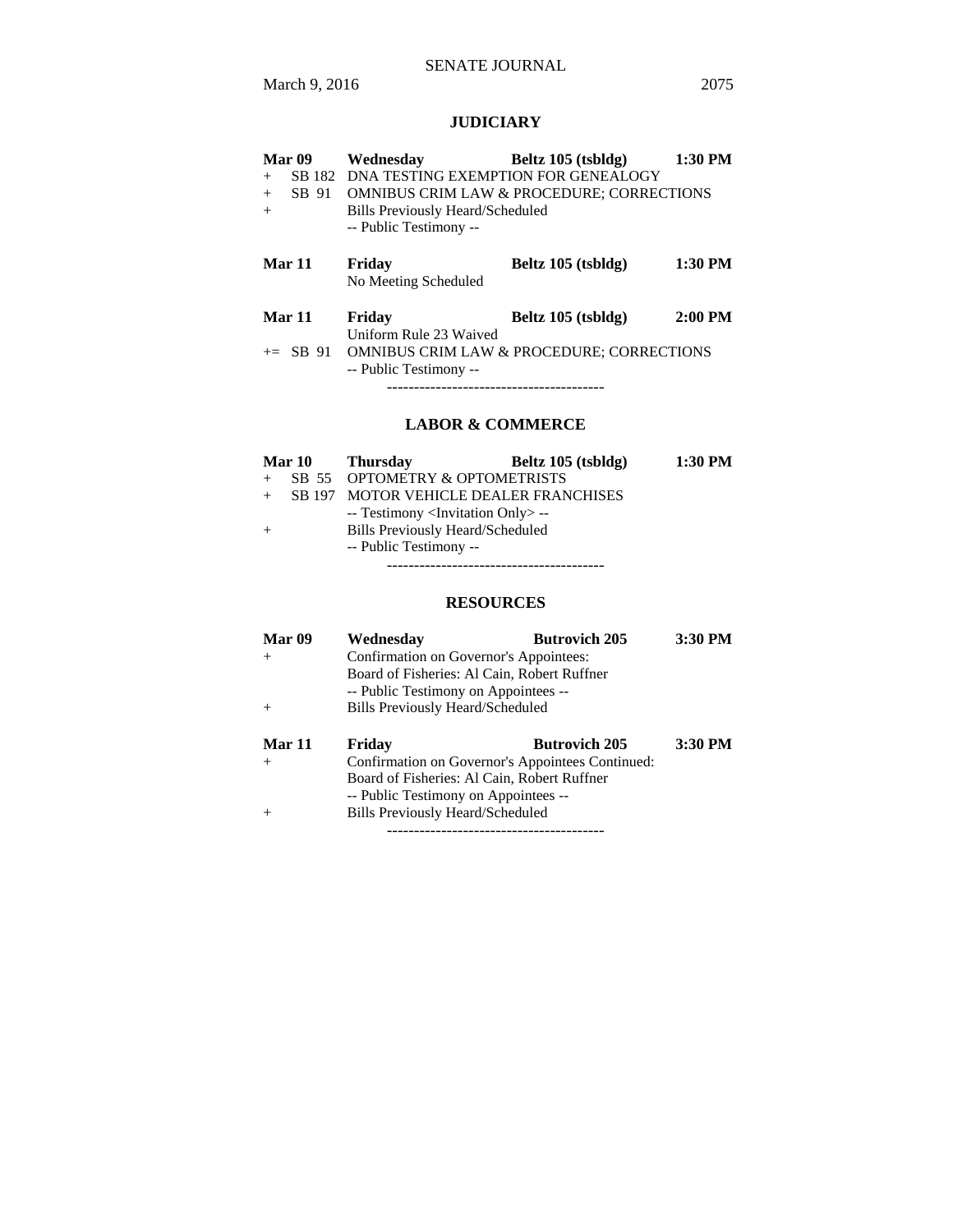# **STATE AFFAIRS**

|     | <b>Mar 10</b> | <b>Thursday</b>                                   | <b>Butrovich 205</b> | 8:30 AM |
|-----|---------------|---------------------------------------------------|----------------------|---------|
| $+$ |               | Confirmation on Governor's Appointees:            |                      |         |
|     |               | -- Public Testimony on Appointees --              |                      |         |
|     |               | Regulatory Commission of Alaska:                  |                      |         |
|     |               | Rebecca Pauli                                     |                      |         |
|     |               | += SB 114 PERM FUND: EARNINGS, DEPOSITS, ACCOUNTS |                      |         |
|     |               | += SB 128 PERM. FUND:DEPOSITS;DIVIDEND;EARNINGS   |                      |         |
|     |               | <b>Bills Previously Heard/Scheduled</b>           |                      |         |
|     |               |                                                   |                      |         |

# **TRANSPORTATION**

| <b>Mar 10</b> | <b>Thursday</b>      | <b>Butrovich 205</b> | 1:00 PM |
|---------------|----------------------|----------------------|---------|
|               | No Meeting Scheduled |                      |         |
|               |                      |                      |         |

#### **FINANCE SUBCOMMITTEES**

# **COMMERCE, COMMUNITY & ECONOMIC DEV**

| <b>Mar 10</b> | <b>Thursday</b>        | Beltz 105 (tsbldg) | 8:00 AM |
|---------------|------------------------|--------------------|---------|
|               | -- MEETING CANCELED -- |                    |         |
|               | <b>Budget Closeout</b> |                    |         |
|               |                        |                    |         |

#### **PUBLIC SAFETY**

| <b>Mar 09</b> | Wednesday              | Beltz 105 (tsbldg) | 8:00 AM |
|---------------|------------------------|--------------------|---------|
|               | -- MEETING CANCELED -- |                    |         |
|               | <b>Budget Closeout</b> |                    |         |
|               |                        |                    |         |

#### **JOINT COMMITTEES**

# **LEGISLATIVE BUDGET & AUDIT**

| Mar 18 | Friday                                            | <b>House Finance 519</b> | 7:30 AM |  |  |
|--------|---------------------------------------------------|--------------------------|---------|--|--|
|        | -- Testimony <invitation only=""> --</invitation> |                          |         |  |  |
|        | <b>Audits - Executive Session:</b>                |                          |         |  |  |
|        | Statewide Single Audit FY15 - Preliminary         |                          |         |  |  |
|        | Commercial Passenger Vessel Tax Special           |                          |         |  |  |
|        | Audit - Preliminary                               |                          |         |  |  |
|        | <b>Other Committee Business</b>                   |                          |         |  |  |